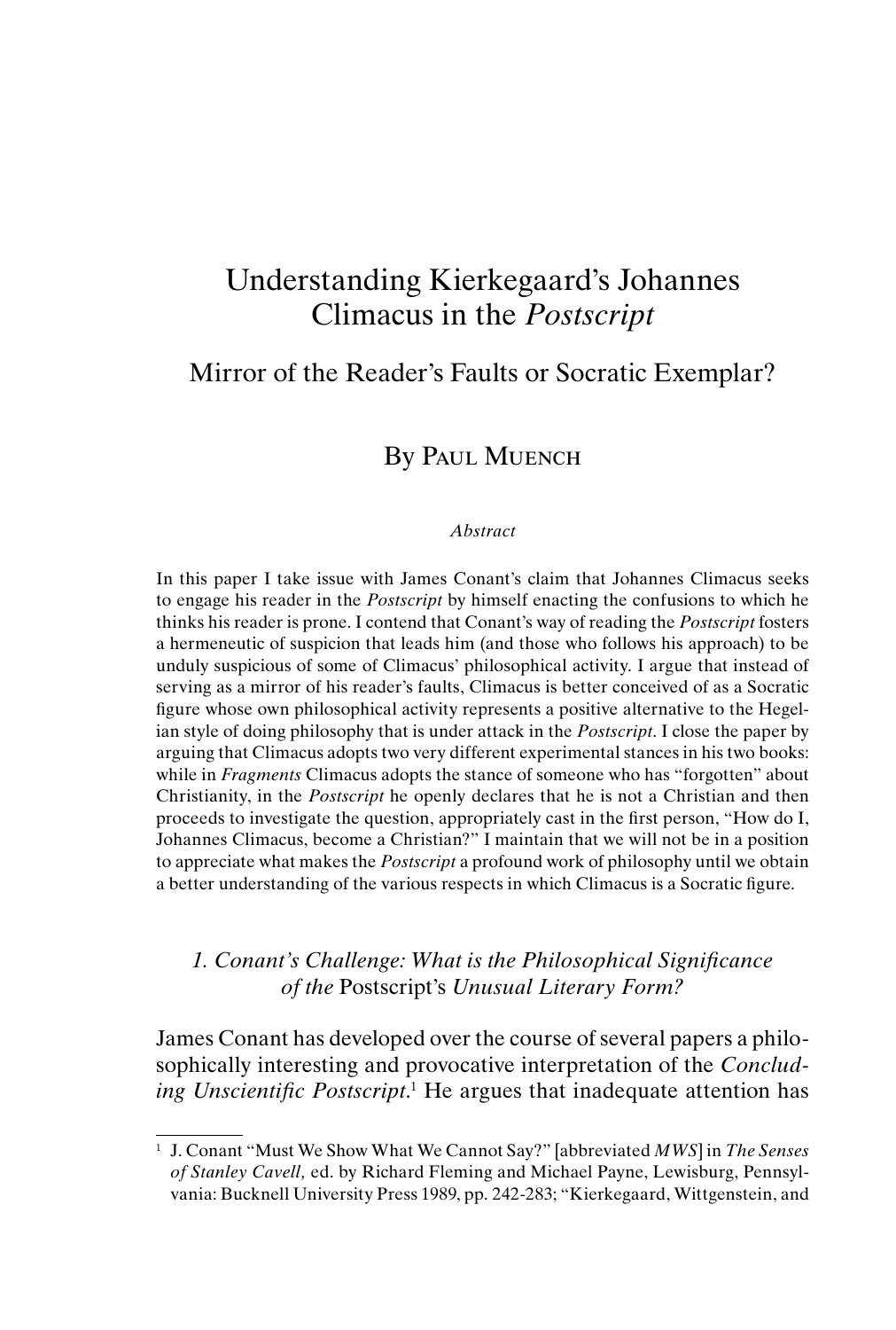been paid to the *Postscript'*s unusual literary form, leading in his view to serious misconceptions about the specific sense in which the *Postscript* is a work of philosophy. He maintains that it is quite common for Kierkegaard scholars to think that they have grasped the *Postscript'*s doctrinal content about how one becomes a Christian while simultaneously failing to see that its true philosophical aim is "not to illuminate the nature of the truth of Christianity but to break the *illusion* that the task of becoming a Christian is one that can be furthered by means of philosophy."2 Conant contends that far from being a profound meditation about subjectivity that genuinely seeks to answer the questions it explores, the *Postscript* is rather "an elaborate *reductio ad absurdum*" of the very idea that philosophical reflection could "advance our understanding of what it means to become a Christian."3

On Conant's view, the pseudonymous author of the *Postscript,* Johannes Climacus, engages in an elaborate parody of speculative philosophy over the course of the book.<sup>4</sup> He argues that Climacus' apparent philosophical activity is actually a kind of ruse, designed to appeal to the kind of reader who has certain speculative philosophical incli-

Nonsense" [abbreviated *KWN*] in *Pursuits of Reason: Essays in Honor of Stanley Cavell,* ed. by Ted Cohen, Paul Guyer, and Hilary Putnam, Lubbock, Texas: Texas Tech University Press 1993, pp. 195-224; "Putting Two and Two Together: Kierkegaard, Wittgenstein and the Point of View for Their Work as Authors" [abbreviated *PTTT*] in *Philosophy and the Grammar of Religious Belief,* ed. by Timothy Tessin and Mario von der Ruhr, New York: St. Martin's Press 1995, pp. 248-331. Throughout this paper I follow Kierkegaard's practice of distinguishing between himself and his different pseudonyms, and so refer to Climacus as the (pseudonymous) author of both the *Postscript* and *Fragments*. See, e.g., "A First and Last Explanation" (*CUP1,* 627 */ SKS* 7, 571, 3-6).

<sup>&</sup>lt;sup>2</sup> Conant *MWS*, p. 276 (note 20; italics mine).

<sup>&</sup>lt;sup>3</sup> Conant *KWN*, p. 207; *KWN*, p. 206. Cf. H. Allison "Christianity and Nonsense" in *The Review of Metaphysics,* 20, 1967, pp. 432-460 at p. 443: "[T]he real purpose of [the *Postscript*] is not to convince the reader of a philosophical or religious truth, but to prevent him from theorizing, even in an 'existential' sense about Christianity… .[F]ar from being a contribution, good, bad or indifferent, to a philosophy of existence, the *Postscript* emerges as Kierkegaard's attempt at a *reductio ad absurdum* of any such enterprise."

<sup>4</sup> See Conant *KWN,* p. 205: "Climacus' remarks here on his own earlier work [*Fragments*] are clearly intended to apply to the *Postscript* as well. One has not attained an accurate impression of this work until one has recognized the presence of 'the *parody* on speculative philosophy involved in the entire plan of the work.'" See also *KWN,* p. 206; *KWN,* p. 215; *KWN,* p. 224 (note 86). Conant follows Allison here, who makes the related claim that "the doctrinal content of the [*Postscript*] must be regarded as an ironical jest, which essentially takes the form of a carefully constructed parody of the *Phenomenology of Mind*" ("Christianity and Nonsense," pp. 432-433).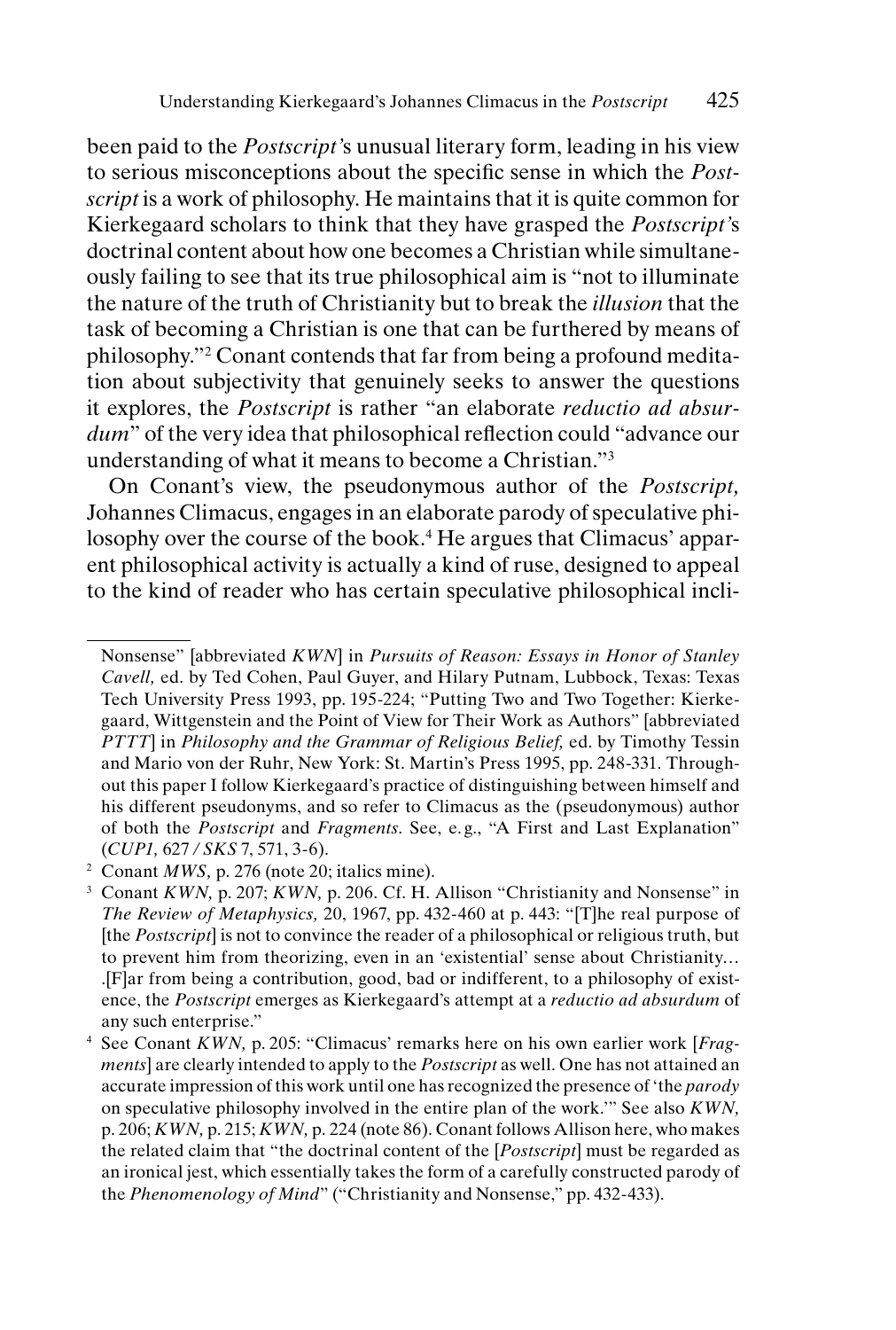nations in order, ultimately, to reveal to her that she has an underlying tendency to evade the practical difficulties involved with living an ethical or religious life by transforming what are essentially matters of the will into matters of the intellect: "The [speculative] philosopher is particularly prone, on this view of him, to convert the practical difficulty of *living* a certain sort of life into the intellectual difficulty of trying to *understand* how it is one can become a person who leads such a life."5 Conant also draws our attention to the theme of forgetfulness in the *Postscript,* specifically to a condition of *self*-forgetfulness on the part of the speculative philosopher.<sup>6</sup> Almost the exact opposite of the Socratic concern with self-knowledge, the manner of philosophizing being targeted by Climacus seems to reinforce what Conant calls, "a particular form of *blindness* as to the character of one's life," corroding in the process people's "capacity to bring the texture of their own lives into imagination."7 By doing philosophy they forget themselves, effectively losing sight of themselves as ethical and religious beings. Conant maintains that the *Postscript* hopes to address this peculiar condition of amnesia, to help the speculatively-inclined reader to remember herself (or even perhaps discover herself for the first time). I entirely agree. Where we disagree concerns our differing conceptions of how Climacus hopes to engage his reader and what specifically he aims to accomplish by means of this engagement.

### *2. Conant's Picture: Climacus as Mirroring the Reader's Confusions*

On Conant's view, Climacus' primary role is to serve as a *mirror* for his speculatively-inclined philosophical reader: "Kierkegaard's various pseudonyms present different sorts of mirrors in which different sorts of readers may recognize themselves. Climacus is to serve as a mirror for the philosopher who imagines that he is making progress on the problem of how one becomes a Christian."8 On

<sup>5</sup> Conant *KWN,* p. 205 (italics mine). See also *MWS,* p. 254; *PTTT,* p. 261; *PTTT,* p. 329 (note 116).

<sup>6</sup> See also, e. g., J. Lippitt *Humour and Irony in Kierkegaard's Thought* [abbreviated *Humor and Irony*], New York: St. Martin's Press 2000, p. 13; M. Weston "Philosophy as Hubris" in his *Kierkegaard and Modern Continental Philosophy,* London: Routledge 1994, pp. 136-155 at pp. 136; 139.

<sup>7</sup> Conant *KWN,* p. 204 (italics mine); *PTTT,* p. 278.

<sup>8</sup> Conant *KWN,* p. 205. See also *KWN,* p. 203: "The work is constructed as a mirror in which the reader can recognize his own confusions"; *PTTT,* p. 257: "The aim is to present the reader with a mirror: a portrait of an idealized character in whose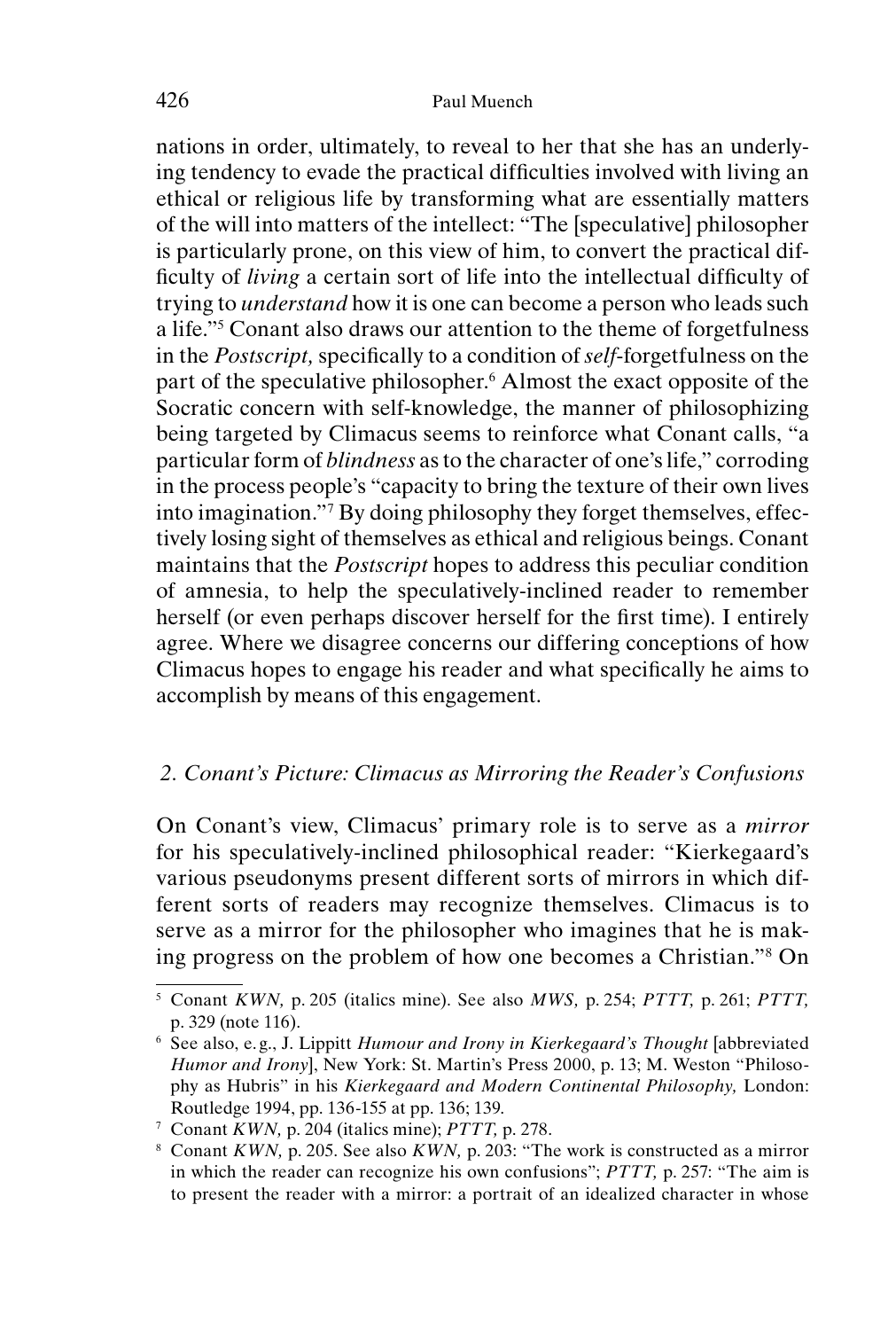this picture of Climacus' activity, Climacus seeks to awaken his reader to the fact that she may suffer from this tendency to forget herself (ethically and religiously speaking) and to convert these practical questions of life into merely theoretical questions of the intellect, and he does so, according to Conant, by himself *enacting* the very same tendency.9 That is, on Conant's account, Climacus is *not* making genuine progress as he engages in what looks to be philosophical reflection throughout the *Postscript*. Instead, he proceeds *as if* he were genuinely interested in presenting an account of how one becomes a Christian, while what he actually means to do is to try to bring out, ever so slowly over the course of the book, the underlying ludicrousness of such a project: "The work pretends to endorse a point of view which it ultimately aims to reveal as confused….The aim of the work therefore is to present something that has the form of an intellectual difficulty,<sup>10</sup> inviting the philosopher to grapple with it, and leading him to the point where the terms in which he was tempted to pose the difficulty come apart on him."<sup>11</sup> If all goes according to plan, Climacus' reader will catch herself identifying with Climacus' own putatively philosophical behavior,

features he might recognize himself (and thereby recognize his life as he fantasizes it to be at variance with his life as he leads it)." M.C. Taylor makes a similar point: "The preface to *Stages on Life's Way* could serve as an epigram for the entire pseudonymous authorship: 'Such works are mirrors: when a monkey peers into them, no Apostle can be seen looking out.' In the first instance the pseudonymous works offer the reader a mirror in which he can see himself, a map on which he can locate his place in existence" (*Kierkegaard's Pseudonymous Authorship: A Study of Time and the Self,* Princeton: Princeton University Press 1975, p. 57).

<sup>9</sup> See, e.g., Conant *PTTT,* p. 283: "Climacus is far more dialectically subtle than his imaginary neo-Hegelian philosophical interlocutors, but he must be so if he is to *exemplify*…mistaking a subjective problem for an objective one, of converting a practical difficulty into an intellectual one. The *Postscript participates* in such a misunderstanding in order to expose the confusions it involves itself in and to show the reader his own 'enduring capacity' to fall back into these confusions" (italics mine).

<sup>10</sup> This is arguably exactly what Climacus is *not* doing. He maintains that if he is to try to remind his reader of what the age has forgotten, then "this must not on any account be done didactically….If this is communicated as knowledge, the recipient is mistakenly induced to understand that he is gaining something to know" (*CUP1,* 249 */ SKS* 7, 226-227). Climacus denies that this is his aim and instead claims that by presenting things in the unusual manner that he does, "the matter is placed as close to existence as possible so that it does not become a little more knowledge a knower can add to his [already extensive] knowledge but a primitive impression for his existence" (*CUP2,* 65 */ Pap*. VI B 41, section 8).

<sup>&</sup>lt;sup>11</sup> Conant *PTTT*, p. 283; *KWN*, p. 207. For how, on Conant's account, this process supposedly unfolds, see, e. g., *KWN,* p. 224 (note 86); *KWN,* p. 223.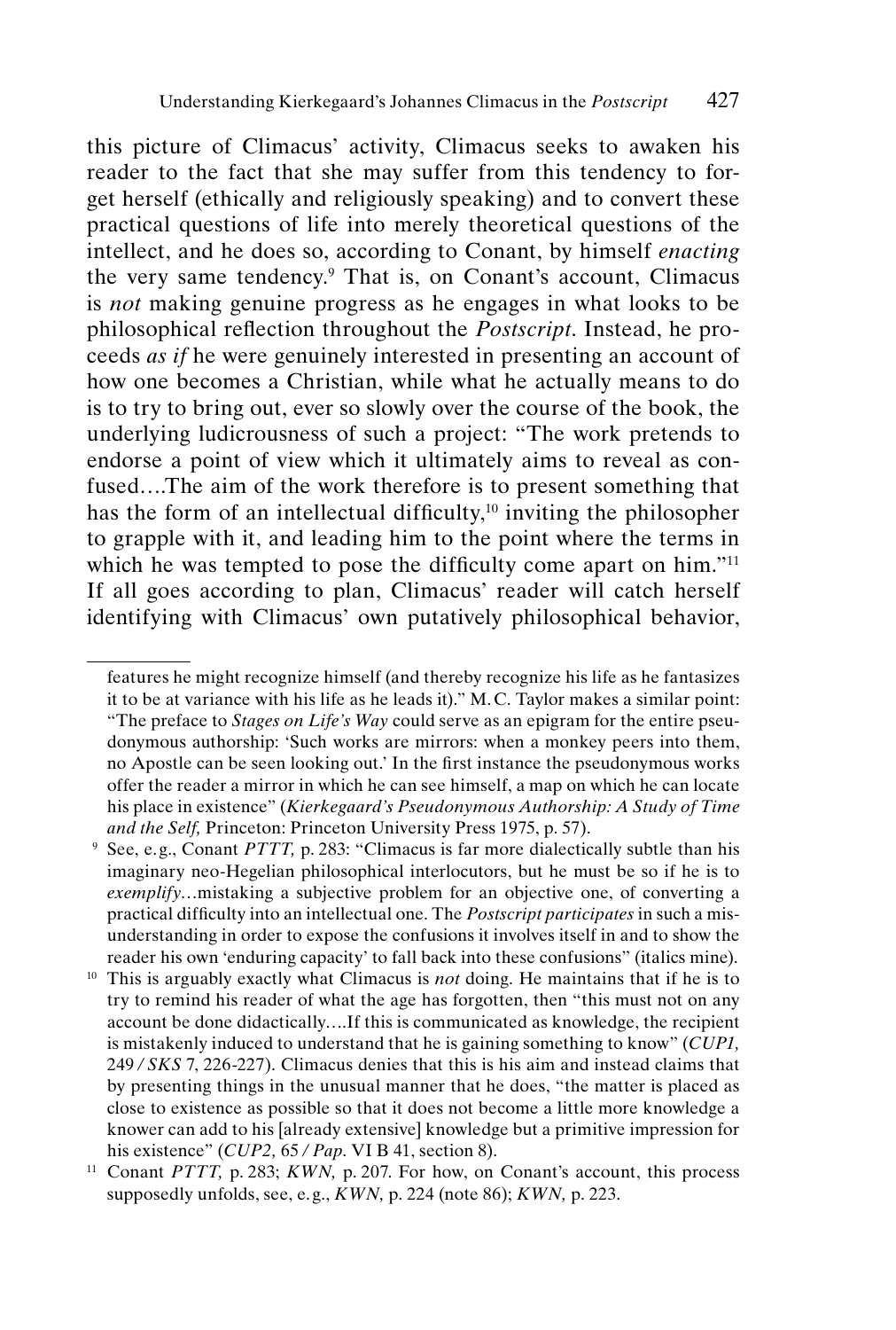only to have it eventually dawn on her that this entire enterprise is fundamentally confused and rests on the very same tendency that she herself suffers from, namely, as Conant puts it, a "compulsion to always reflect upon the task of living (a certain sort of life) rather than to attend to the task itself."12

#### *3. Some Objections to Conant's View*

While I admire Conant's attempt to be responsive to the unusual form of the *Postscript,* I think something has gone seriously wrong in his overall account. In particular, I want to argue that his picture of Climacus' activity in the *Postscript* leads to significant distortions of Climacus' philosophical enterprise. An example from Wayne Booth may help to bring out more precisely what I think has gone wrong. While Booth is speaking about the difficulty of detecting irony, I think what he says nicely generalizes to the variety of difficulties involved with trying to understand the *Postscript'*s unusual form and how this bears on its being something other than a straightforward philosophical treatise. Booth claims that there are "two obvious pitfalls in reading irony – not going far enough and going too far."13 While the reader who doesn't go far enough is in danger of missing the irony altogether (of reading the text in question too literally and without nuance), the reader who goes too far is in danger of finding irony where there is none (of reading the text in question with in effect too much sophistication), and so of not knowing "where to stop" when looking for irony.<sup>14</sup> Booth claims that in such a case, "overly ingenious readers sometimes go astray in their search for ironies. Once they have learned to suspect a given speaker, they are tempted to suspect every statement he makes."<sup>15</sup> I think something analogous

<sup>12</sup> Conant *KWN,* p. 207.

<sup>13</sup> W. Booth *A Rhetoric of Irony,* Chicago: University of Chicago Press 1974, p. 169.

<sup>14</sup> Booth *A Rhetoric of Irony,* p. 185. Booth maintains that the best way to determine "where to stop" in our search for irony is by being especially attentive to the texts we are reading: "Where then do we stop in our search for ironic pleasures? Where the work 'tells' us to, wherever it offers us other riches that might be destroyed by irony. It takes a clever reader to detect all the ironies in a Fielding or a Forster. But it takes something *beyond cleverness* to resist going too far: the measured tempo of the experienced reader, eager for quick reversals and exhilarating turns, but always aware of the demands both of the partner and of the disciplined forms of the dance" (p. 190; italics mine).

<sup>15</sup> Booth *A Rhetoric of Irony,* p. 185.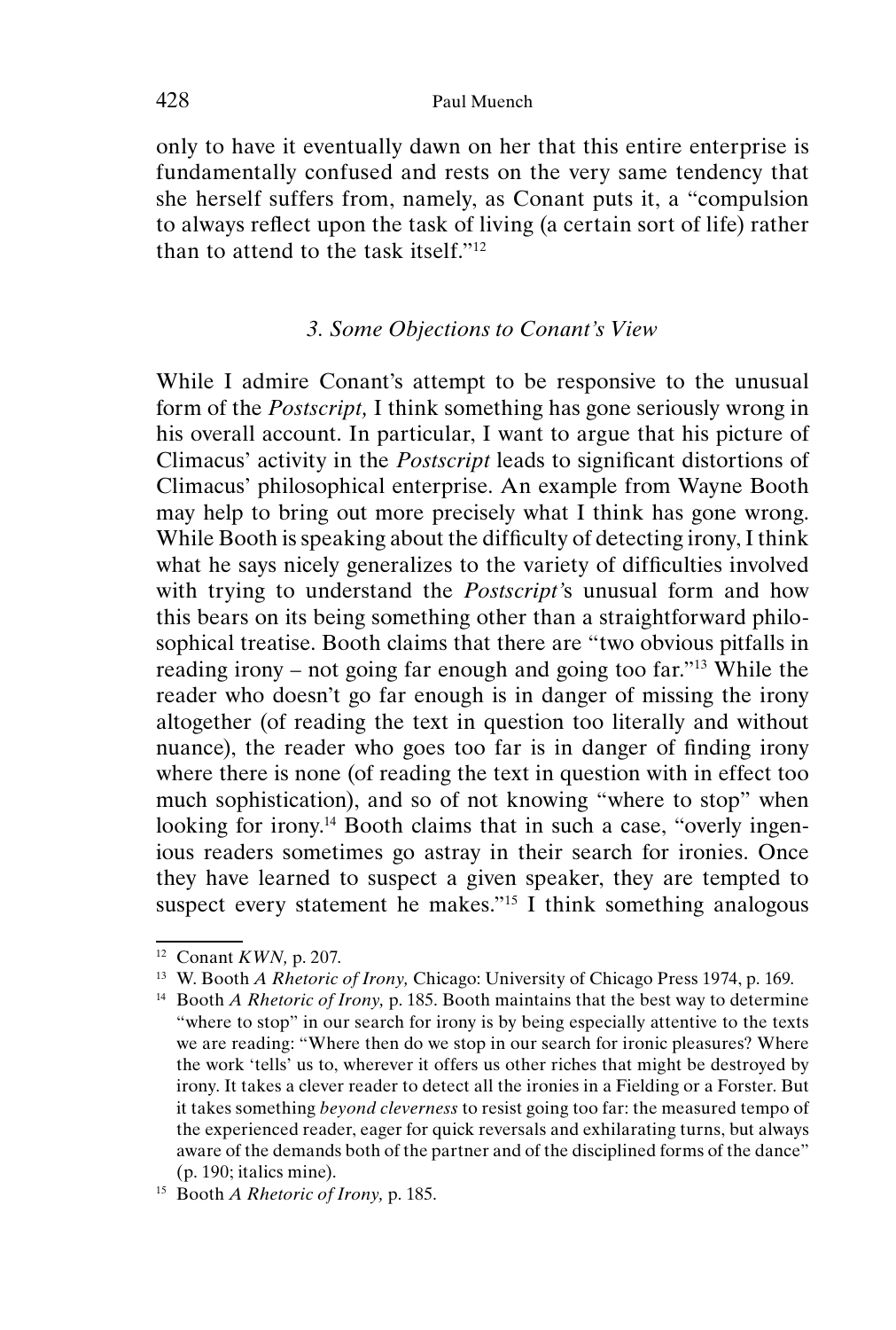is going on in Conant's case. His picture of Climacus' activity in the *Postscript* tends to foster what we might call a *hermeneutic of suspi-* $\frac{c}{10}$  leading Conant (and those who follow his approach)<sup>17</sup> to be unduly suspicious of some of Climacus' philosophical activity and resulting in what I take to be a radical misapprehension of Climacus' philosophical aim in this work and how he goes about trying to realize that aim.

Let me give you an example of what I have in mind. Because Conant believes that the primary target of the *Postscript* is a reader who tends to convert practical ethical and religious questions into questions of the intellect (thereby indulging her inclination to reflect rather than to act), he is inclined to treat any activity that Climacus engages in that looks like reflection as itself inherently suspect, as something he is doing at best in order to mirror back to the reader her own evasive behavior. Thus the fact that Climacus does not seem to be in a hurry to finish his project and never seems to tire of reflecting about ethical and religious matters looks suspicious.18 Doesn't this behavior dramatically exemplify precisely what is wrong with the reader? Doesn't it (at least initially) hold out to her what she most desires, namely a way to delay and postpone having to make genuine ethical and religious commitments while fostering the illusion that by indulging her

<sup>16</sup> See, e.g., Conant *KWN,* p. 210: "As the *Postscript* progresses, it becomes increasingly clear that remarks such as these will be asked to support the weight of an elaborate theory concerning the relationship between the subjective and passionate character of religious faith and the essentially disinterested nature of objective reasoning. Climacus, therefore, *does not remain faithful* to his own claim that all he is doing is marking categorical distinctions – assembling reminders that bring to the philosopher's attention what, in some sense, he cannot help but already know….[Climacus] ends up representing what is a mere truism as his own intellectual discovery, *his* contribution to knowledge…. For this reason, as well as because of Climacus' incessant *warnings* that what he is up to *cannot* be taken at face value, our *suspicions* should be alerted…" (all italics mine except for the isolated "his" in the second to last sentence).

<sup>&</sup>lt;sup>17</sup> See especially S. Mulhall "The Life of Truth; The Absurdity of Philosophy" in his *Faith and Reason,* London: Duckworth, 1994, pp. 23-52; "God's Plagiarist: *The Philosophical Fragments* of Johannes Climacus" in *Philosophical Investigations,* 22, 1999; reprinted (slightly revised) in his *Inheritance and Originality: Wittgenstein, Heidegger, Kierkegaard,* Oxford: Clarendon Press 2003, pp. 323-353; Michael Weston "Evading the Issue: The Strategy of Kierkegaard's *Postscript*" in *Philosophical Investigations,* 22, 1999, pp. 35-64.

<sup>18</sup> On Climacus' not being in a hurry, see *CUP1,* 207 / *SKS* 7,189, 10; *CUP1,* 602 / *SKS* 7, 547,19-20; *CUP1,* 76 / *SKS* 7, 77,15-16; see also *PF,* 16 / *SKS* 4, 224,30-32; *PF,* 25 / *SKS* 4, 232-233; *PF,* 20 / *SKS* 4, 228,14-18; *PF,* 40 / *SKS* 4, 245,27-34; *PF,* 47 / *SKS* 4, 252,10-13.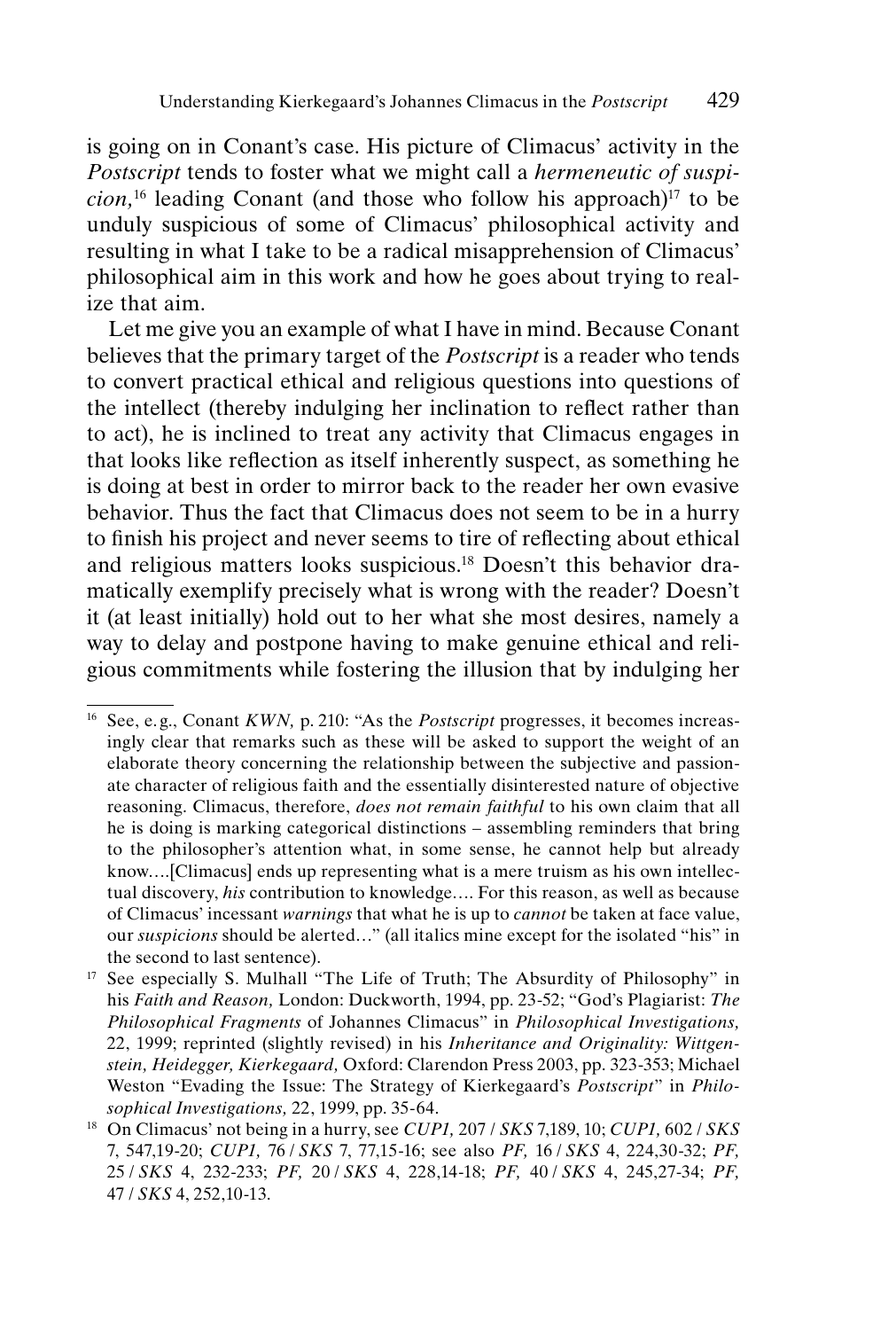desire to reflect rather than to act she is actually making real ethical or religious progress?19

While Climacus' tendency to linger, to slow things down, to be a "loafer" as he puts it, $20$  certainly looks suspicious by Conant's lights, I think this is due, at least in part, to Conant's having misconceived who the main target of the *Postscript* is. It's not someone who confusedly thinks that philosophy can help her to decide whether she should become a Christian (while it actually provides her with a way to *delay* making such a decision), but rather someone who imagines herself *already* to have made the decision to become a Christian and who thinks that ethically and religiously attending to herself is a relatively straightforward matter.<sup>21</sup> Basically, such a reader thinks that being a Christian is *easy* and certainly not something that requires much effort on her part.<sup>22</sup> At the same time, being someone with certain intellectual inclinations, she finds herself drawn to speculative philosophy, and the more she becomes enamored with the abstract reflection this activity involves the more she develops a habit of neglecting herself. She simply has no patience for attending to herself or rather supposes that she has already finished with such a task.23 If I am right in suggesting that this is the principal type of reader that Climacus seeks to engage, then behavior that looks to

<sup>19</sup> See, e.g., Conant *PTTT,* p. 311 (note 35): "The attack in Kierkegaard is on a *form of reflection* which subserves a *strategy of evasion* – a form of reflection that offers the promise of enlightening us as to the nature of the ethical or the religious life but in fact *prevents* us from ever arriving at a *decisive action* and hence from properly embarking on such a life….What is under indictment therefore is a specific mode of thought, one that *pretends* to address itself to the ethical and religious life while answering our desire to *evade* such a life. It is part of the genius of this mode of reflection (i. e. speculative philosophy), as Kierkegaard sees it, to succeed in offering the reflecting individual the *semblance* of progress where no genuine movement has been made…" (italics mine); see also *KWN,* p. 206.

<sup>20</sup> *PF,* 5 / *SKS* 4, 215,13. Cf. *CUP1,* 83 / *SKS* 7, 82,30.

<sup>21</sup> See, e.g., *CUP1,* 365-366 / *SKS* 7, 333,1-15: "The most difficult decision is not that in which the individual is far removed from the decision (as when a non-Christian is going to decide whether he wants to be a Christian), but when it is *as if the matter were already decided*….[W]hen it is as if the matter were already decided…there is something that hinders me in becoming aware [of the decision]… – namely, the *semblance* of a decision" (italics mine; trans. modified).

<sup>22</sup> Hence Climacus' goal of "mak[ing] something more difficult" (*CUP1,* 186 */ SKS* 7, 172,1), specifically the task of becoming a Christian. See, e. g., *CUP1,* 383 / *SKS* 7, 349,16-19; *CUP1,* 587 / *SKS* 7, 533,18-20.

<sup>&</sup>lt;sup>23</sup> Climacus warns that "to finish too quickly is the greatest danger of all" and characterizes the age as one that "in systematic, rote fashion has *finished* with the understanding of Christianity and all the attendant difficulties and [that] jubilantly pro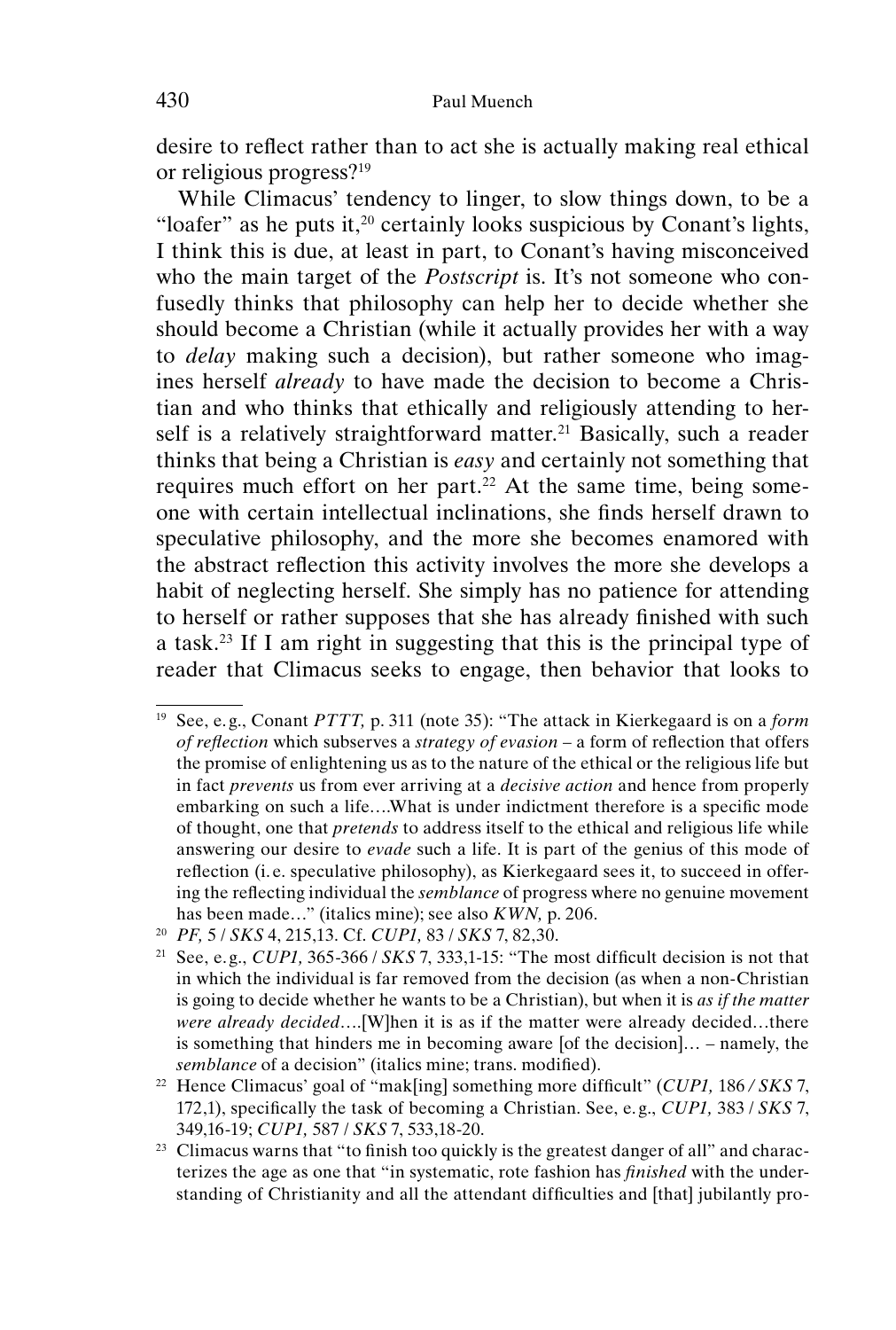Conant as though it exemplified a confusion (with the aim of mirroring the reader's own confusion) in fact serves as a *corrective* to the hasty, impatient reader who is unwilling to spend any time attending to herself and whose chosen manner of doing philosophy leads her to forget herself. If such a reader is in a hurry, then Climacus will take his time and take on the appearance of a loafer. If such a reader imagines that she already is a Christian and that being a Christian is easy, then Climacus will try to reacquaint her with just how difficult and strenuous such a task can be.

Furthermore, Conant's misconception of the type of reader that Climacus seeks to engage also leads him to obscure an important respect in which Climacus represents a genuine philosophical exemplar in the *Postscript*. 24 In my view Climacus does not adopt the stance of someone who seeks to mirror the reader's faults, but instead adopts a different, more Socratic stance.<sup>25</sup> This stance allows him to accomplish two distinct things: (1) to draw attention to the confusions that modern philosophers often fall into; and (2), and perhaps more importantly, to help his reader give up this Hegelian-style of doing philosophy by reminding her of a different conception of philosophy, one which Climacus ties to Socrates and whose principal quality is that it conceives of philosophy as an activity that enables the reader to engage in reflection while always keeping herself in view, thereby avoiding the condition of self-forgetful-

claims how easy it is to understand the difficulty" (*CUP1,* 164 */ SKS* 7, 152,17-18; *CUP1,* 276 */ SKS* 7, 251, 29-32; italics mine).

 $24$  I am thus quite sympathetic to Lippitt's view that Climacus is what he calls a "positive exemplar" (and so not someone who "himself exemplifies a particular kind of confusion: that he makes the same mistakes as those he condemns"; *Humour and Irony,* pp. 69; 46). At the same time, however, I do not think that he pays adequate attention to the experimental nature of Climacus' endeavors (see note 40 below), or that he assigns appropriate significance to the fact that much of the time Climacus is "in character," that is, playing a role he has assumed that he thinks is suited to the particular condition of his readers (see my discussion below of the two experimental stances that Climacus adopts in his two books; cf. my paper, "The Socratic Method of Kierkegaard's Pseudonym Johannes Climacus: Indirect Communication and the Art of 'Taking Away'" in *Søren Kierkegaard and the Word(s),* ed. by Poul Houe and Gordon D. Marino, Copenhagen: C.A. Reitzel 2003, pp. 139-150 at 149, note 6).

 $25$  Lippitt very fruitfully draws attention to the role that Socrates plays for Climacus in the *Postscript*, calling him "an exemplar of both subjective thinking and indirect communication" (*Humour and Irony,* p. 42; see pp. 40; 42-45; 135-174). He also argues that Climacus himself adopts a "maieutic relationship" with his reader (p. 26; cf. p. 67). See also M. Rubenstein "Kierkegaard's Socrates: A Venture in Evolutionary Theory" in *Modern Theology,* 17, 2001, pp. 442-473.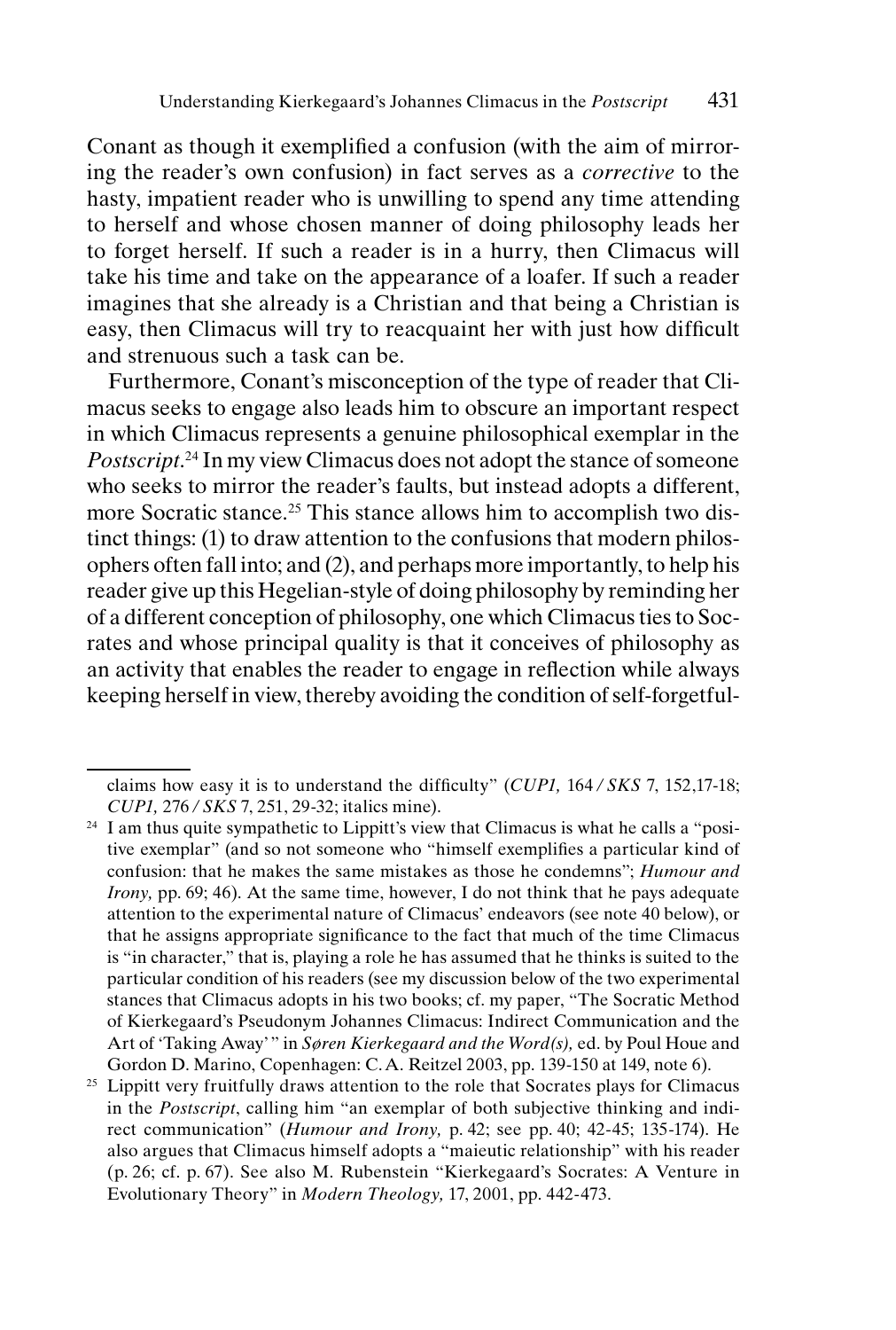ness to which she currently is prone.26 Because the speculative philosopher imagines that she has already finished with the task of attending to herself, Climacus suggests that what she is in need of above all is some *self-restraint:* "the task is to exercise restraint, since the temptation is to finish too quickly."27 Thus in the *Postscript*, even as Climacus often seeks to bring to light the ludicrousness of Hegelian-style philosophy and how modern philosophers often wind up neglecting themselves, it is not his goal to exhibit this self-forgetfulness himself but rather to wean his reader from her bad habits of thought while exemplifying for her the kind of self-restraint that is characteristic of this other, more Socratic style of doing philosophy.<sup>28</sup>

Significantly, Conant's picture of Climacus' activity seems to blind him to the precise *manner* in which Climacus carries out his project in the *Postscript*. On Conant's view, Climacus sets out to investigate what Conant calls "the guiding question of the work": "How does one become a Christian?"29 Because Climacus argues that ethical and religious questions can only be properly investigated by those who are existentially committed to or *interested* in leading such a life, Conant thinks we should be suspicious of the fact that Climacus is pursuing this matter since he is a self-described humorist who repeatedly and without exception denies that he is in any sense a religious person (let alone a Christian) and so does not appear to be personally interested in the requisite way:

Johannes Climacus tells us he is not a Christian. Indeed, he is not even interested in becoming a Christian. But he is interested in asking and answering the question: how does one become a Christian? He asks this question from the perspective of someone who is and intends to remain an "outsider" to Christianity and he wishes to pursue

<sup>&</sup>lt;sup>26</sup> Climacus characterizes this alternative, Socratic conception of philosophy as "that simpler philosophy, which is delivered by an existing individual for existing individuals" and which "especially draws attention to the ethical" (*CUP1,* 121 */ SKS* 7, 116,32-33; trans. modified). Cf. Jon Stewart *Kierkegaard's Relations to Hegel Reconsidered,* Cambridge: Cambridge University Press 2003, pp. 641-647.

<sup>27</sup> *CUP1,* 165 / *SKS* 7, 153,12-13.

 $28$  Climacus claims that the power to restrain himself is the only power he possesses: "I am one of those who have power; yet my power is not that of a ruler or a conqueror, for the only power I have is the power to restrain. My power, however, is not extensive, for I have power only over myself, and I do not have even that if I do not exercise restraint every moment" (*CUP1,* 164-165 */ SKS* 7, 152-153).

<sup>29</sup> See Conant *KWN,* p. 201: "The *Concluding Unscientific Postscript* begins as a work that aspires to clarify the question: how does one become a Christian?…[Climacus] insists that he, Johannes Climacus, in preoccupying himself with the guiding question of the work, 'how does one become a Christian?,' is himself far from being a Christian"; see also *KWN,* p. 205; *PTTT,* p. 262.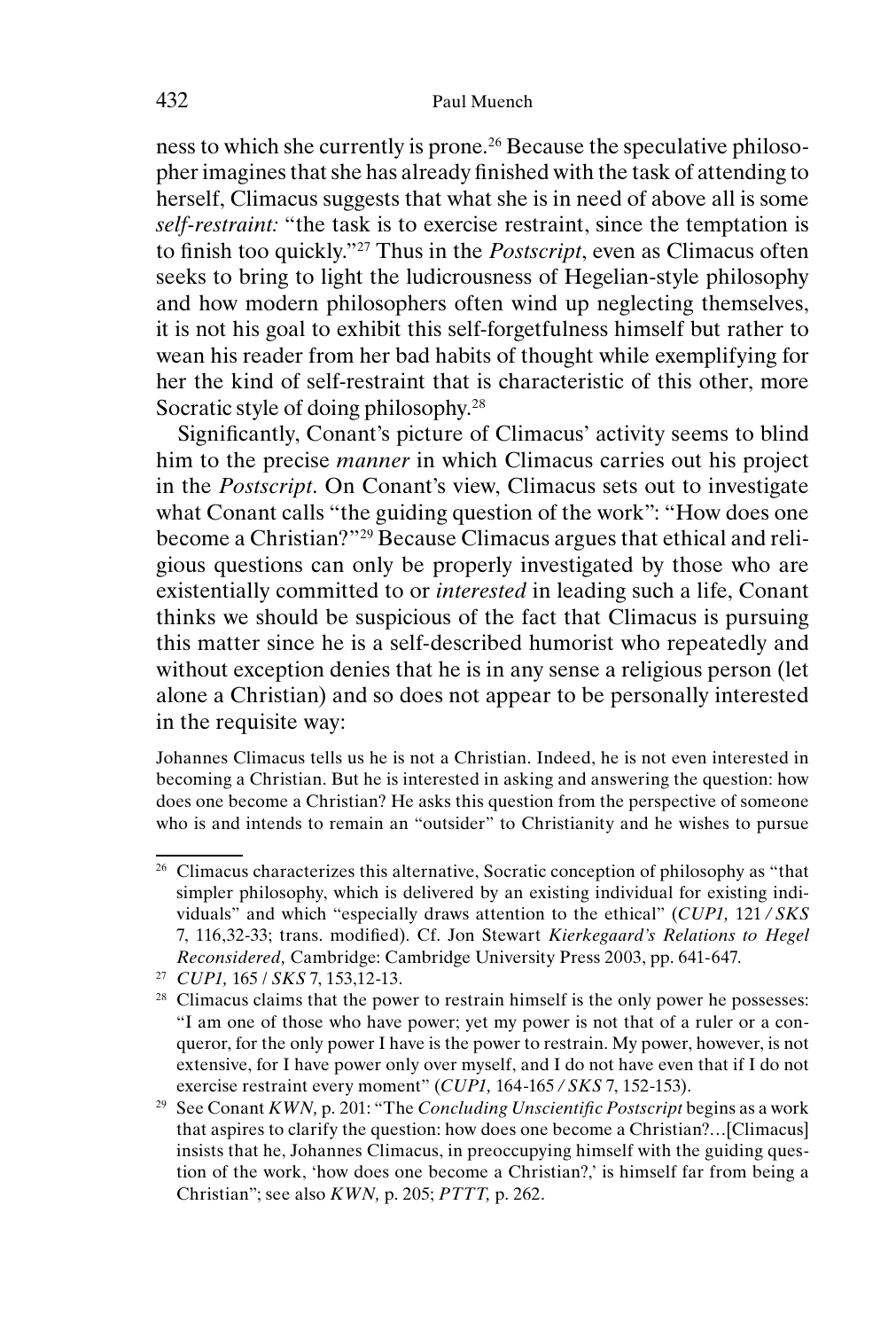the answer in a "disinterested" fashion. His own interest in the matter, as he himself explains it, is of a purely objective and impersonal nature.<sup>30</sup>

 There is one passage that scholars sometimes cite as evidence that Climacus is not unequivocal in his denials that he is a religious person: "In my opinion, Religiousness A (within the boundaries of which I have my existence) is so strenuous for a human being that there is always a sufficient task in it" (*CUP1,* 557 */ SKS* 7, 506,31-33). Anthony Rudd, e. g., nicely illustrates what I have in mind: "Climacus refers quite explicitly to Religiousness A as that 'within the boundaries of which I have my existence'" ("On Straight and Crooked Readings: Why the *Postscript* Does Not Self-Destruct" in *Anthropology and Authority,* ed. by Poul Houe, Gordon D. Marino, and Sven Hakon Rossel, Amsterdam: Rodopi 2000, pp. 119-127 at 120). Lippitt also cites this passage (p. 69) and later claims that "Climacus locates his own existential position 'within the boundaries of' Religiousness A" (*Humour and Irony,* p. 93). In general, however, Lippitt rightly recognizes that Climacus draws a sharp distinction between the humorist and the religious individual (see, e. g., pp. 86; 88). Since he believes, however, that he needs to accommodate this passage, he winds up positing what he terms "the person of full-blown Religiousness A" (as opposed to the less than full-blown form of Religiousness A that he thinks must be assigned to the humorist). See also, e. g., C. Stephen Evans *Kierkegaard's* Fragments *and* Postscript*: The Religious Philosophy of Johannes Climacus* [abbreviated *Kierkegaard's*  Fragments *and* Postscript], Atlantic Highlands, NJ: Humanities Press 1983, p. 202; Michael Lotti "Who is Johannes Climacus?: Kierkegaard's Portrait of the Philosophical Enterprise," M. Phil. Thesis, University of Wales, Swansea 1999, p. 210. T.F. Morris objects to Evans' interpretation of this passage but does not offer a satisfactory alternative ("'Humour' in the *Concluding Unscientific Postscript*" in *The Heythrop Journal,* 29, 1988, pp. 300-312 at 310, note 16). What is objectionable about this line of interpretation is the suggestion that we should understand Climacus to be claiming in this passage that he falls *within* the scope of Religiousness A (as if Religiousness A were a country and he had declared himself to be someone who resides within its borders, who makes his home so to speak on religious ground). That reading is understandable in the light of how the passage has been translated (the passage is essentially identical in the Swenson/Lowrie translation – see *Kierkegaard's Concluding Unscientific Postscript*, Princeton: Princeton University Press 1941, p. 495), but the translation is incorrect and misleading as a result. The Danish passage reads: "min Mening er, at Religieusiteten A (i hvis Confinium

<sup>30</sup> Conant *PTTT,* p. 262. See, e.g., *CUP1,* 501 / *SKS* 7, 454,12-13: "I am not a religious person but simply and solely a humorist"; *CUP1,* 483 / *SKS* 7, 438,3-5: "I…am neither a religious speaker nor a religious person, but just a humorous, experimenting psychologist" (trans. modified); *CUP1,* 466 / *SKS* 7, 424,1-2: "I…do not even pretend to be a Christian"; see also *CUP1,* 617 / *SKS* 7, 560,3-7. It's worth noting, however, that Climacus also claims that religious individuals sometimes cloak themselves in humor, using the outward appearance of a humorist as a kind of disguise or "incognito" (see, e. g., *CUP1,* 500-501 */ SKS* 7, 453-454; *CUP1,* 505-509 */ SKS* 7, 458-462; cf. Lippitt *Humour and Irony,* pp. 91-96). What is at issue here, however, is not the character of Climacus' inner life (which arguably remains hidden from the reader), but the fact that he consistently denies in everything that he *says* that he is a religious individual (thanks to John Lippitt for pressing me to be clearer about this point).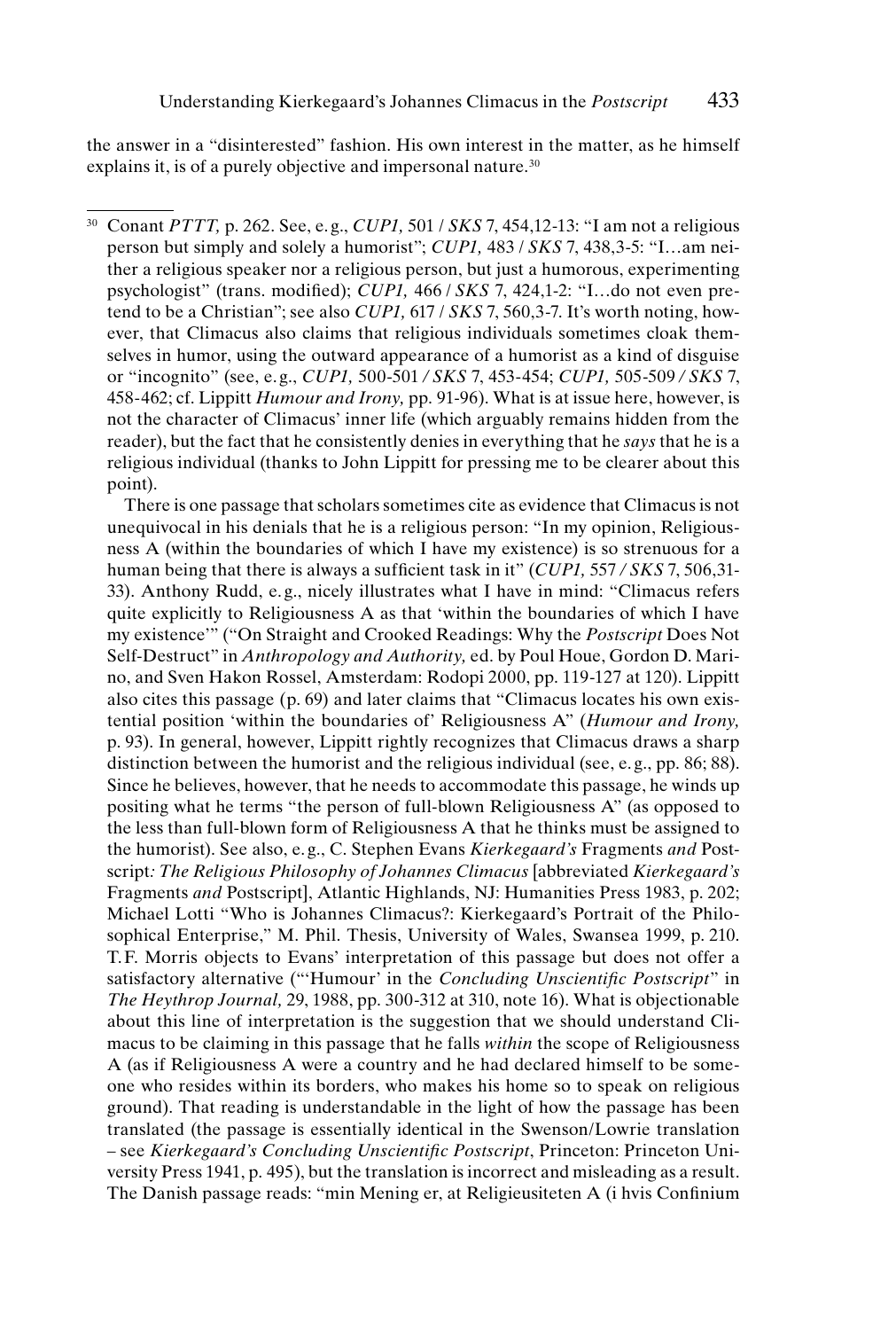Conant thus accuses Climacus of falling into a kind of "performative contradiction" since he allegedly approaches in a disinterested manner a topic (how one becomes a Christian) that by its very nature appears to require that it be approached in a personally-interested manner.<sup>31</sup> But this picture of Climacus rests on a mischaracterization by Conant of the question actually being investigated in the *Postscript*. Climacus does not in fact set out to investigate the question "How does one become a Christian?" but instead seeks to answer the question, "How do *I*, Johannes Climacus, become a Christian?"32 I take it that Climacus' use of the first person here is critical and indicates that he does not wish to pursue this question in a strictly disinterested fashion.33 While it is true that he remains an outsider to Christianity (and regularly denies that he is a Christian), his goal is not to approach this topic in a manner that mirrors the disinterested approach of the speculative philosopher, but instead to remind her

jeg har min Existents) er…." Note that the Latin term "confinium" in this passage is singular (nominative plural = *confinia*), giving us "in the boundary of which I have my existence" or perhaps better: "in whose boundary/border territory I have my existence." On this rendering of the Danish, Climacus is merely reasserting here what he maintained earlier in his discussion of the spheres of existence: "There are three existence-spheres: the aesthetic, the ethical, the religious. To these correspond two *confinia* [border territories]: irony is the *confinium* between the aesthetic and the ethical; humor is the *confinium* between the ethical and the religious" (*CUP1,* 501-502 */ SKS* 7, 455,1-3; trans. modified); see also *CUP1,* 500 / *SKS* 7, 453,7-8. As a humorist, Climacus does not dwell *within* Religiousness A but rather on the border or boundary that *separates* the ethical and the religious; hence this passage perfectly squares with his claims elsewhere that he is not a religious person.

<sup>31</sup> Conant *PTTT,* p. 263.

<sup>&</sup>lt;sup>32</sup> Conant consistently substitutes the impersonal "one" for the first personal "I." In the final appendix to the *Postscript,* Climacus maintains that the posing and exploring of this question in the first person is the "content of the book": "In the isolation of the experiment, the whole book is about myself, simply and solely about myself. 'I, Johannes Climacus, now thirty years old, born in Copenhagen, a plain, ordinary human being like most people, have heard it said that there is a highest good in store that is called an eternal happiness, and that Christianity conditions this upon a person's relation to it. I now ask: How do I become a Christian?' (see Introduction [*CUP1,* 15-17 */ SKS* 7, 25-26]) I ask solely for my own sake. Indeed, that is certainly what I am doing or, rather, I have asked this question, for that indeed is the content of the book" (*CUP1,* 617-618 */ SKS* 7, 560,21-28; trans. modified). See also *CUP1,* 15-16 / *SKS* 7, 25,3-8; *CUP1,* 17 / *SKS* 7, 26,10-13.

<sup>&</sup>lt;sup>33</sup> By posing things in the first person, Climacus claims that though "the issue pertains to [him] alone…if properly presented, it will pertain to everyone in the same way" (*CUP1,* 17 */ SKS* 7, 26,13-15). Cf. Weston *Kierkegaard and Modern Continental Philosophy,* pp. 9; 136; Lippitt *Humour and Irony,* pp. 13; 16; 18; 41.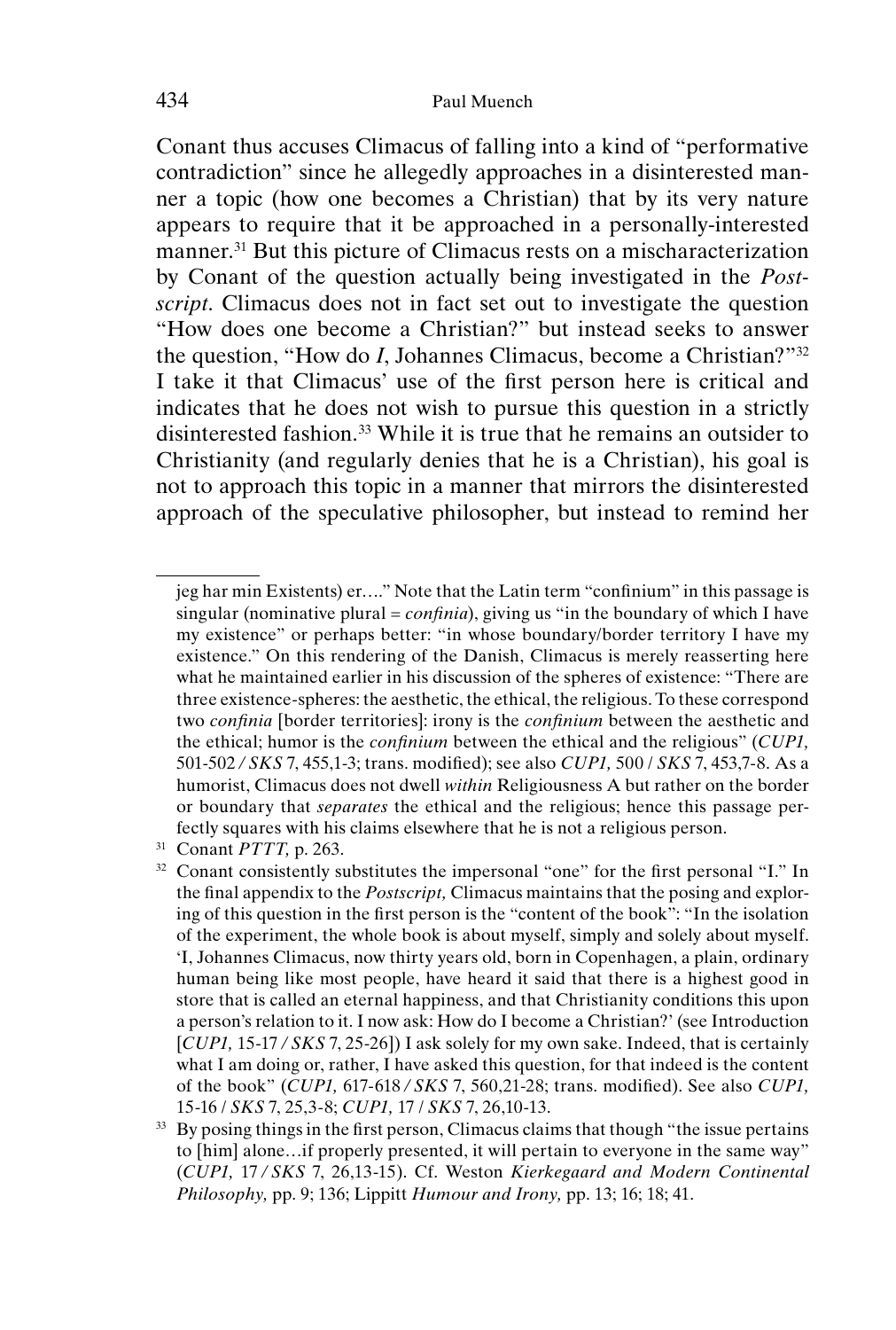of a type of philosophical reflection that properly employs the first personal "I."34

#### *4. A Competing Picture: Climacus as Socratic Figure*

I began this paper by calling attention to an interpretive challenge that I think Conant sets Kierkegaard scholars in his writings on the *Postscript*. Conant contends that scholars have not paid adequate attention to the unusual form of Climacus' second book and challenges us to come up with an account of the *Postscript* that makes clear how its unusual form contributes to the *Postscript'*s being a work of philosophy. As should be apparent by now, I do not think that Conant's own attempt to meet this challenge succeeds. I have suggested that a more promising way of trying to meet this challenge is to conceive of Climacus as a Socratic figure, and in the remainder of this paper I want to say a bit more about this competing picture.

Climacus calls his two books "pamphlets" and denies that they make "any claim to being a part of the scientific-scholarly endeavor."<sup>35</sup> I take it that he means thereby to designate his works as somehow different in kind from the systematic philosophical treatises that are the norm in his day. Even as Socrates may provide Climacus with a model of how philosophy should be done, to call Climacus a Socratic figure is not to say that he proceeds exactly as Socrates does. Nor is it to say that he proceeds in the same manner in each of his two books. Though Socrates is best known for the elenctic method of questioning and refutation that he regularly employs in Plato's dialogues, his

<sup>&</sup>lt;sup>34</sup> It's also worth noting that the two philosophers who are most celebrated in the *Postscript,* Socrates and Gotthold Lessing (who Climacus notes "reminds us vividly of the [ancient] Greeks") are both singled out for their ability to teasingly employ the first person, enabling them to remain alone in the solitary activities that Climacus associates with ethical and religious development, while also maieutically throwing their interlocutors back on their own individual selves (*CUP1,* 99 */ SKS* 7, 97,35-36). Climacus expressly compares Lessing to Socrates in this particular respect: "This nimbleness in teasingly employing his own *I*, almost like Socrates, in declining partnership or, more accurately, guarding himself against it in relation to that truth in which the cardinal point is precisely to be left alone with it…" (*CUP1,* 69 */ SKS* 7, 71,7-10). Lessing in effect serves as a modern bridge back to Socrates and "the beautiful Greek way of philosophizing" he represents, in which "to philosophize was an act" and "the one philosophizing was an existing person" (*CUP1,* 99 */ SKS* 7, 97,34-35; *CUP1,* 331 */ SKS* 7, 302,16-17).

<sup>35</sup> *PF,* 5 / *SKS* 4, 215,2-4; *CUP1,* 8 / *SKS* 7,12, 4. Hence his use of "uvidenskabelig" (unscientific, unscholarly) in the title of the *Postscript*.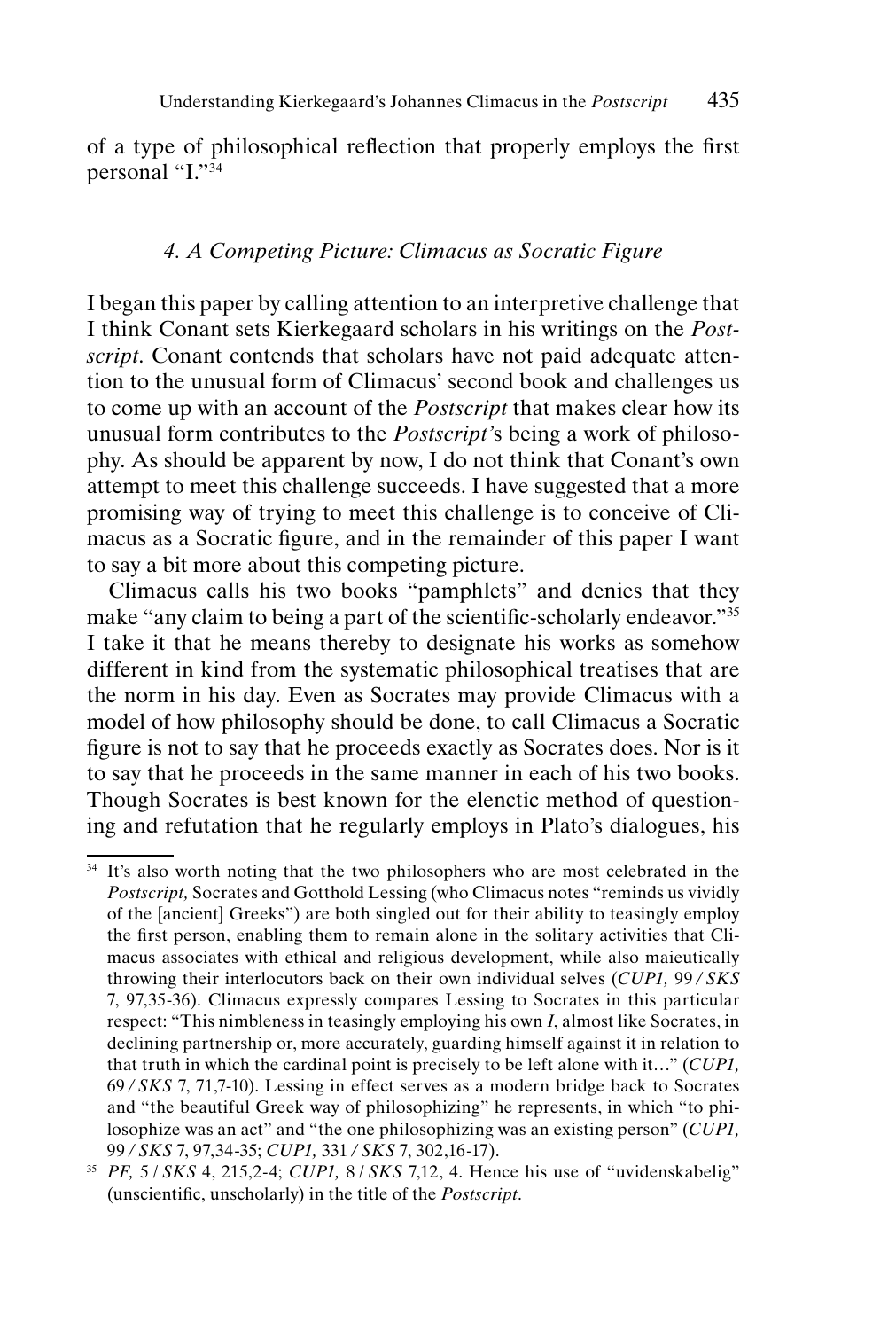more generic concern is with helping people to discover that they suffer from that reproachable form of ignorance where a person thinks she knows something she doesn't actually know.36 In the *Apology,* while recounting to the jury a philosophical encounter he had with someone with a reputation for being wise, Socrates characterizes this concern quite generally as follows: "I thought that he appeared wise to many people and especially to himself, but he was not. I then tried to show him that he thought himself wise, but that he was not. As a result he came to dislike me, and so did many of the bystanders."37 Note that Socrates makes no mention here of *how* he tries to reveal to his interlocutor his ignorance, only that he tries to do this and that his interlocutor comes to dislike him as a result. I think Climacus is best thought of as someone who also seeks to address this generic Socratic concern (aiming to reveal to a person that she thinks she knows something when she does not), but who employs different philosophical means than Plato's Socrates. Furthermore, unlike Conant, I actually think that Climacus seeks to address his reader's ignorance in quite different ways in his two books.

Climacus claims that the particular form that his reader's ignorance takes is a kind of amnesia, noting that "people have forgotten what it means to exist and what inwardness is" while simultaneously continuing to think of themselves as Christians.<sup>38</sup> He reports that once it became apparent to him that people were suffering from this condition of forgetfulness, he concluded that if he wanted, in good Socratic fashion, to try to make his reader aware of the fact that she suffered from such an illusion, he wouldn't be able to do this by directly informing her but would have to take a more roundabout approach and give his writings an "indirect form."<sup>39</sup> Having the desire to approach his reader indirectly while also wanting to avoid the system-building of modern philosophers, Climacus therefore, like many of Kierkegaard's other pseudonymous authors, casts his writings in the form of "experiments" (what the Hongs render in their translations as "imaginary constructions").40 While some pseudonymous authors create further

<sup>36</sup> See, e.g., *Ap*. 29b.

<sup>37</sup> *Ap*. 21c-d in *Complete Works / Plato,* ed. by J. Cooper, Indianapolis: Hackett Publishing Company 1997.

<sup>38</sup> *CUP1,* 242 / *SKS* 7, 220,10-11 (I have removed Climacus' italics).

<sup>39</sup> *CUP1,* 242 / *SKS* 7, 220,12-14 (I have removed Climacus' italics).

<sup>&</sup>lt;sup>40</sup> In an apparent effort to avoid scientific connotations, the Hongs translate the pseudonyms' use of the term "Experiment" as "imaginary construction" and "at experimentere" as "to imaginatively construct." See their introduction to *FT; R*, xxi-xxxi.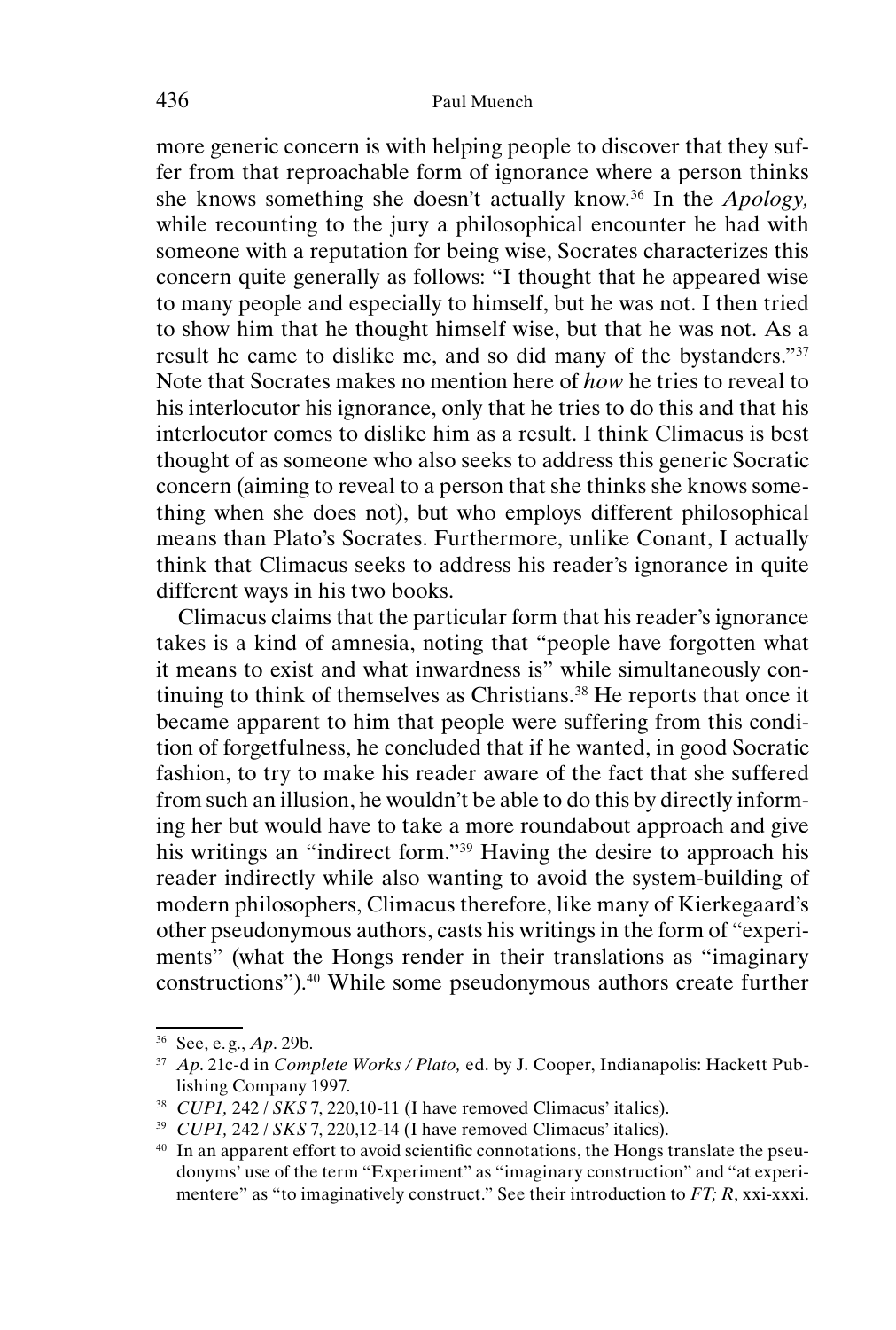characters to serve in their experiments, Climacus primarily employs himself, "using [himself]," as he puts it, "in an experimenting way."<sup>41</sup> What this means in practice is that Climacus, a pseudonymous author, adopts or enacts different character roles in each of his books as a way of Socratically engaging his reader.

In the *Philosophical Fragments,* Climacus adopts the stance or persona of "an ignorant person"<sup>42</sup> who has forgotten<sup>43</sup> about Christianity and who sets out to see if he can hypothetically discover something that genuinely "goes beyond the Socratic."44 Such an intellectual endeavor will presumably be attractive to the speculatively-inclined reader and hold out to her the prospect of some wonderful new philosophical discovery, while also seemingly going along with her neglect of herself and her relationship to Christianity. By openly assuming the guise of someone who has forgotten the very thing that the reader thinks she knows all too well, Climacus thus adopts a Socratic stance that provisionally grants that the reader is more knowledgeable than he is, with the ultimate aim of bringing home to her that she actually knows less than she imagines. If Climacus' reader is under the illu-

Both Climacus and Kierkegaard draw a contrast between didactic forms of writing and writings that exhibit an experimental character. Climacus notes that "[t]he reader of the fragment of philosophy in *Fragments* will recollect that the pamphlet was not didactic but was experimenting" (*CUP1,* 361 */ SKS* 7, 329,8-9; trans. modified). Kierkegaard makes a similar point in his journals – see *JP* 5:5827 / *SKS* 18, JJ:362,8-11. See also Evans *Passionate Reason: Making Sense of Kierkegaard's*  Philosophical Fragments, Bloomington: Indiana University Press 1992, p. 12; *Kierkegaard's* Fragments *and* Postscript, p. 22.

<sup>41</sup> *CUP1,* 15 / *SKS* 7, 25,2-3 (trans. modified). Climacus also, however, certainly does create other characters (the *Postscript* is teeming with them), most notably the imagined interlocutor in *Fragments* who serves as a stand-in for the speculativelyinclined reader and who repeatedly charges Climacus with plagiarizing the Christian teaching. See, e. g., *PF,* 21-22 / *SKS* 4, 229-230; *PF,* 35-36 / *SKS* 4, 241-242.

 $42$  At the beginning of what he calls his "Thought-Project," Climacus claims that "the question is asked by an ignorant person who does not even know what provided the occasion for his questioning in this way" (*PF,* 9 */ SKS* 4, 218,2-3; trans. modified). Cf. Socrates' ignorance, which Climacus calls both "an expression of love for the learner" and, at the same time, "a kind of deceit" (*PF,* 30 */ SKS* 4, 237,5-6; *PF,* 32 */ SKS* 4, 238,18-19).

<sup>43</sup> See *PF,* 109 / *SKS* 4, 305,14-26: "As is well known, Christianity is the only historical phenomenon that…precisely by means of the historical – has wanted to be the single individual's point of departure for his eternal consciousness….To a certain extent, however, *I have wanted to forget this,* and, availing myself of the unlimited discretion of a hypothesis, I have supposed that the whole thing was a whimsical notion of mine that I did not want to give up before I had thought it through" (italics mine; trans. modified).

<sup>44</sup> *PF,* 111 / *SKS* 4, 306,5.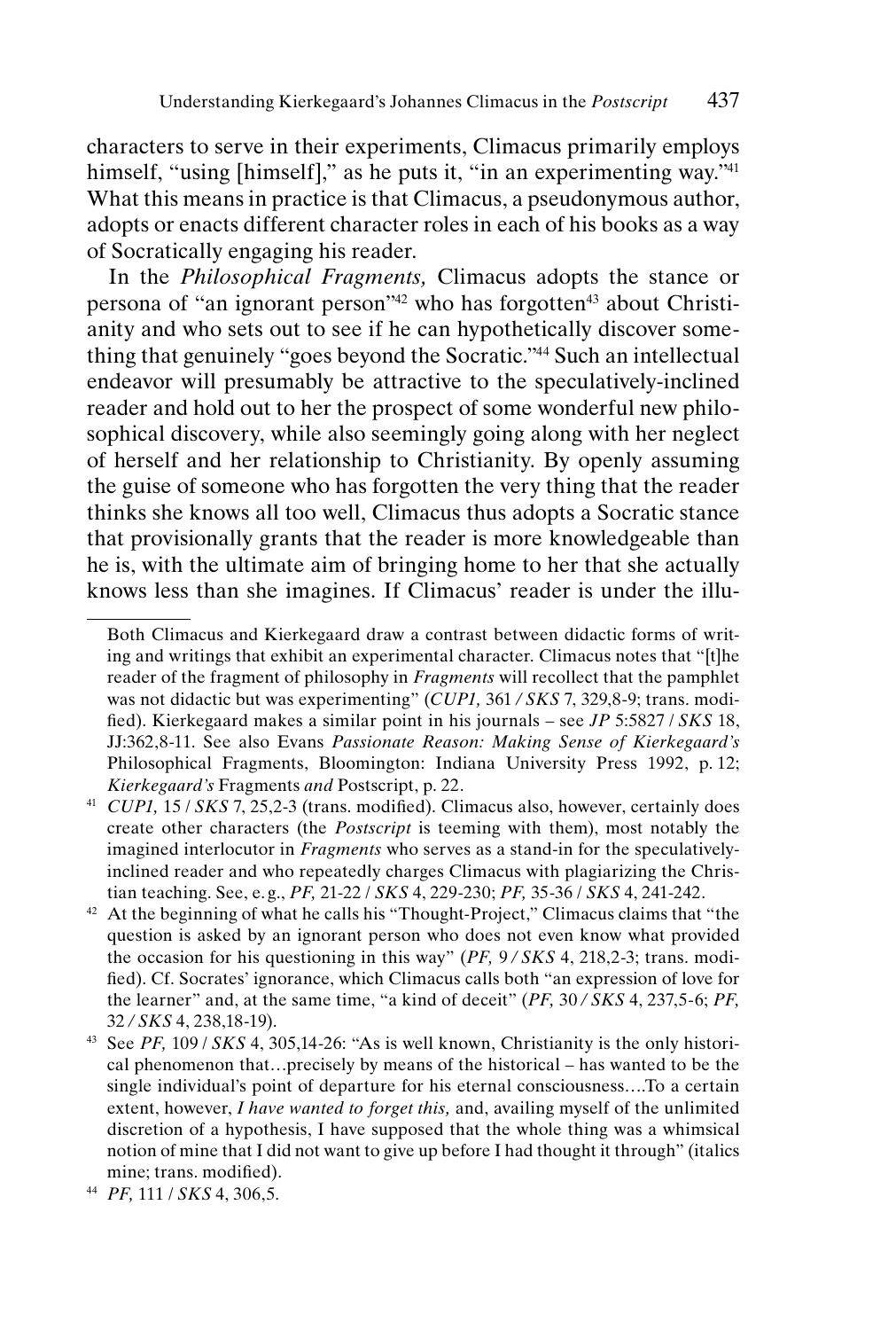sion that she knows what it is to be a Christian, then Climacus claims that one way to make her aware of this condition is by presenting the traditional Christian teaching in an unusual form so that "a reader can scarcely recognize in the presented material" that with which she thought she had "finished."45 When Climacus maintains therefore that he is parodying speculative philosophy in *Fragments* and satirizing its method of inquiry, he partly has in mind his proceeding as if "something altogether extraordinary, that is, [something] *new*" were going to come of his investigations while what always emerges, often to the annoyance of his imagined interlocutor, is the traditional Christian teaching: "*old*-fashioned orthodoxy in its rightful severity."46

In the *Postscript,* Climacus adopts an entirely different stance. While in *Fragments* he appears as someone who has forgotten about Christianity, in the *Postscript* he openly declares that he is not a Christian and that he plans to investigate the question, appropriately cast in the first person, "How do I, Johannes Climacus, become a Christian?" Climacus notes that because he raises this question in a context where everyone seems to assume almost as a matter of course that she already is a Christian, his doing so may initially appear to the reader to be "a kind of lunacy."47 Kierkegaard himself is quite explicit that he conceives of Climacus' adopted stance here as an indirect, Socratic way of engaging his reader: "If it is an illusion that all are Christians, and if something is to be done about it, it must be done indirectly, not by someone who loudly declares himself to be an extraordinary Christian, but by someone who, better informed, even declares himself not to be a Christian."48 In a footnote to this passage, Kierkegaard adds: "One recalls *Concluding Unscientific Postscript,* whose author, Johannes Climacus, directly declares that he himself is not a Christian."49 While this stance of declaring oneself not to be a Christian in the midst of those who assume that they are Christians is thus also arguably a Socratic stance, it does not appear, as Conant would have

<sup>45</sup> *CUP1,* 276 / *SKS* 7, 252,20-22. See also note 23 above.

<sup>46</sup> *CUP1,* 275 / *SKS* 7, 250,25-28 (italics mine). On Climacus' imagined interlocutor see note 41 above.

<sup>47</sup> *CUP1,* 17 / *SKS* 7, 26,19.

<sup>48</sup> *PV,* 43 / *SV1* 13, 531. At the end of his life, Kierkegaard not only maintained that this was a Socratic stance but also claimed that this was the stance that he himself had adopted and that characterizes his authorship as a whole. See my paper "Kierkegaard's Socratic Point of View" in *Kierkegaardiana*, 24, 2005; reprinted (abridged version, new first section) in *A Companion to Socrates*, ed. by Sara Ahbel-Rappe and Rachana Kamtekar, Oxford: Blackwell 2005, pp. 389-405.

<sup>49</sup> *PV,* 43 / *SV1* 13, 531. See also *PV,* 8 / *SV1* 13, 496; cf. *PV,* 15 / *SV1* 13, 505.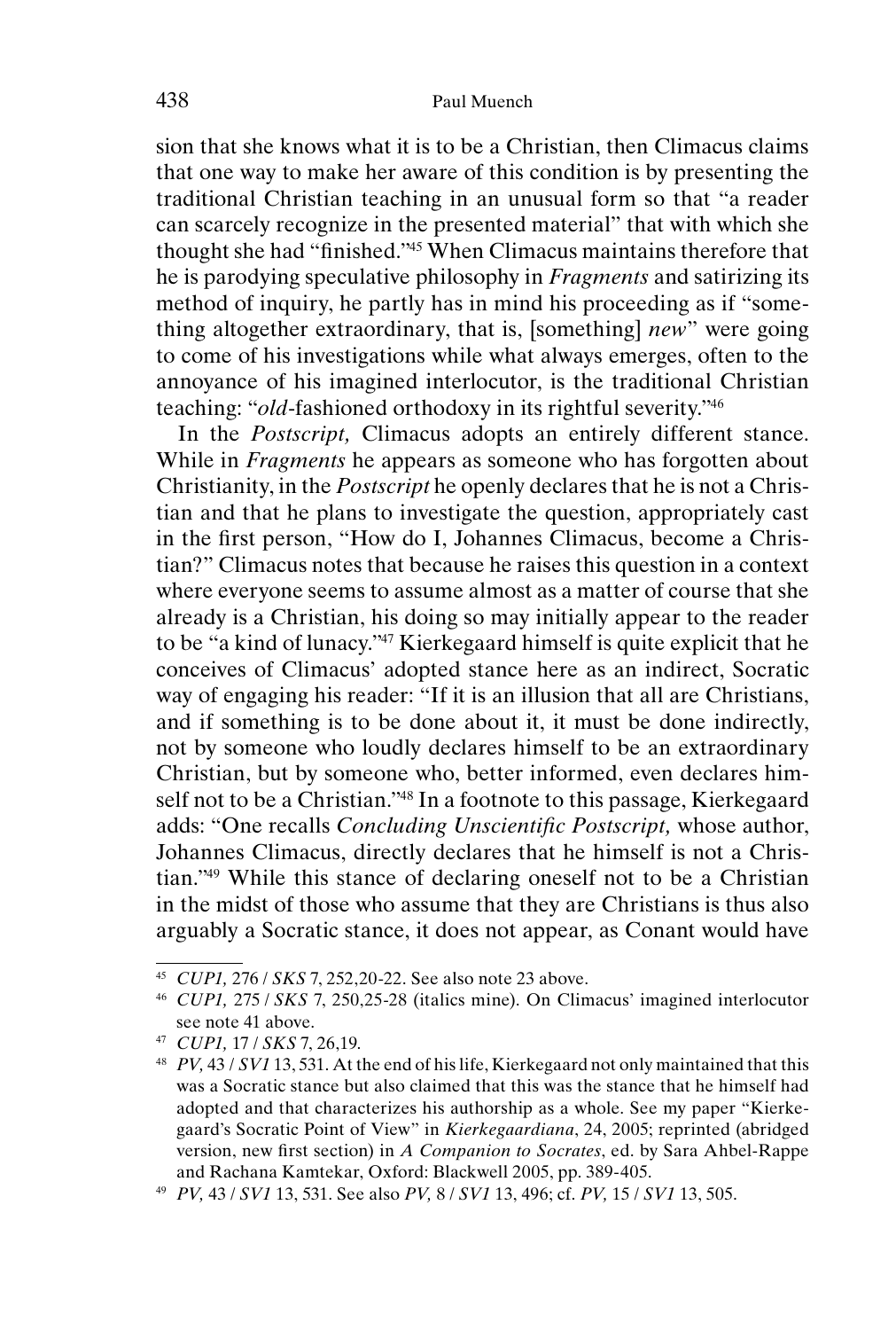it, to involve leading the reader to believe that a speculative inquiry is going to take place, with the ultimate aim being to parody such an endeavor. While something like this may take place in *Fragments,* where the reader is led to believe that Climacus is embarking on a bona fide speculative inquiry, only to find, to her frustration, that all that he is able to discover by these speculative means is "nothing more or less than what any child [who has been to Sunday school] knows," in the *Postscript* Climacus seems instead to produce a long, drawn-out work that is designed precisely to keep the reader *from* indulging in the sort of speculative, philosophical reflection that tends to lead her to neglect herself.<sup>50</sup> Repeatedly, just when the reader may start to imagine that Climacus has finished with his seemingly trivial investigation of how one becomes a Christian (which the reader already imagines herself to be), thus allowing her (finally!) to get back to speculating, Climacus introduces something further that needs to be thought through, thereby providing the reader with yet another opportunity to engage in a form of philosophical reflection that requires her to employ the first personal "I" and so keep herself in view. Thus while in *Fragments* Climacus proceeds as if doing speculative philosophy might lead to new philosophical discoveries (only to dash the reader's hopes by repeatedly returning her to things she has been neglecting), in the *Postscript* he repeatedly draws attention to the shortcomings of speculative philosophy while trying to impress upon the reader that there exists another, more Socratic way of doing philosophy, a way of doing philosophy that she will find intellectually engaging without leading to her present condition of self-forgetfulness. I have argued that this Socratic manner of doing philosophy places a premium on the power of self-restraint<sup>51</sup> and the correct employment of the first personal "I," and that Climacus himself is best conceived of as a Socratic figure.

<sup>50</sup> *PF,* 35 / *SKS* 4, 241,3-4.

<sup>51</sup> One of the places to look for Climacus' exercise of self-restraint is in his ability to keep from finishing his reflections, to keep returning to the same topics with new variations while always upholding the Socratic ideal: "continually to say the same thing and about the same thing" (*CUP1,* 285 */ SKS* 7, 260,3-4). He appears to have the ability to carry on as long as the reader (and suggests that his ideal reader is someone "who can stick it out as long as the author," *CUP1,* 621 */ SKS* 7, 563,31-32). If the speculative philosopher is prone to finish too soon and to think that once she's encountered one formulation of the issues she's done with the task of attending to herself, then Climacus will try to show her that if one learns to restrain oneself properly then the task of attending to oneself becomes lifelong: "To be finished with life before life is finished with one is not to finish the task at all" (*CUP1,* 164 */ SKS* 7, 152,32-33).